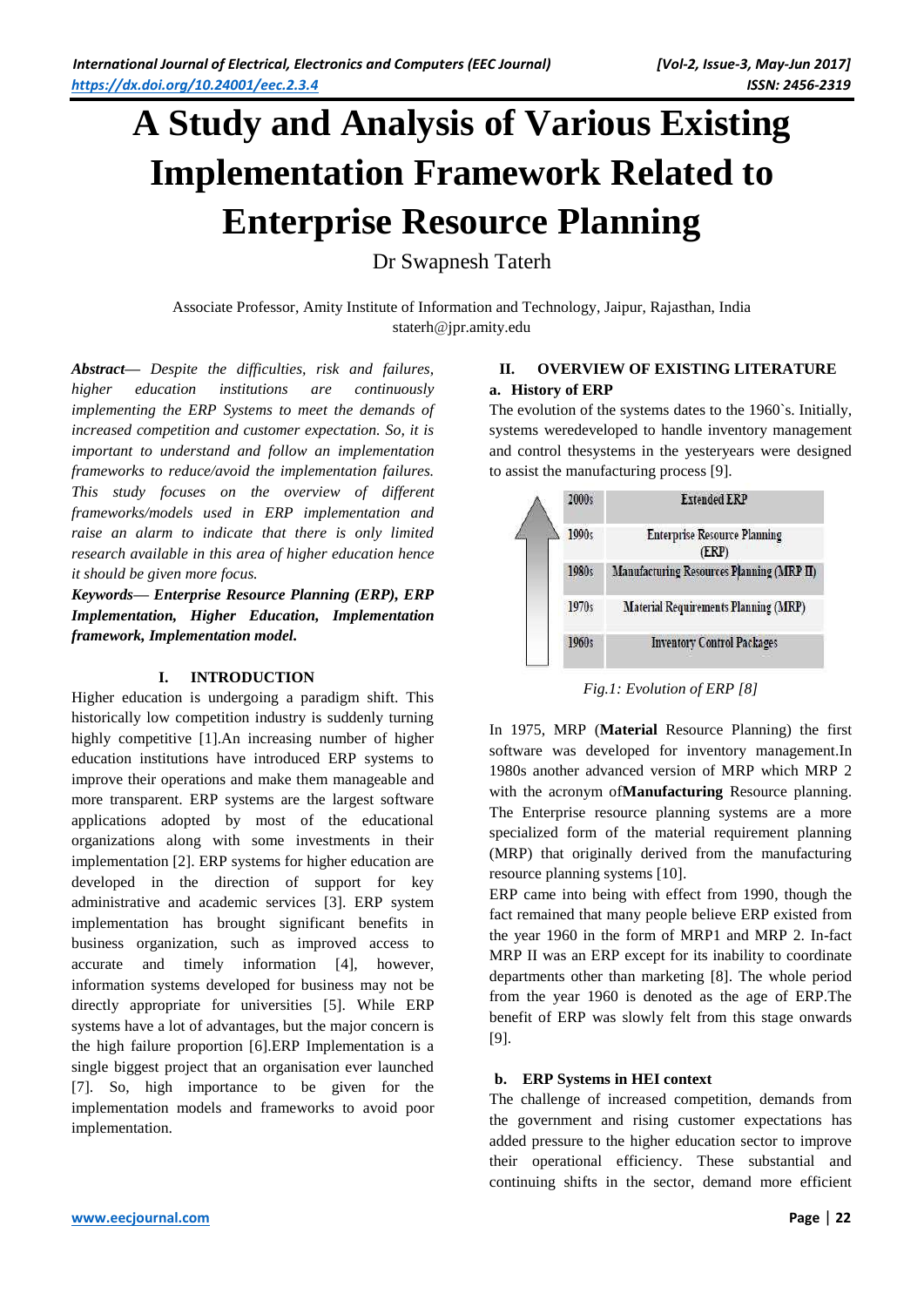management processes [11,12] and improved administrative operations [11].

Traditional ERP systems address basic business administrative functions such as HR (Human Resource), Finance, Operations & Logistics and Sales and Marketing applications. Yet, the HE sector requires unique function like Admissions, Student Administration, Programme and course management, Batch schedule management, Assessments, Student Services Facilities etc., not part of traditional ERP.

According to Fisher [13], ERP systems were initially introduced into HEIs in the US in response to the same drives that encouraged private sector adoption. US HEIs viewed ERP adoption as a method of gaining greater integration of their management systems to better manage increasingly complex operations [14].

"While ERP implementation in HEIs is often described as difficult, expensive, and risky and has often beenconsidered unsuccessful or ineffective" [3, 6, 15, 16,17]; belief in the solution, and its adoption across the sector, has continued globally [18].

Though there are some similarities described in the literature between corporates and HEIs [19, 20]Pollock and Cornford [12] suggest that though Universities share similarities with manufacturing organisations, but recognise that Universities have specific and unique administrative needs. The uniqueness of HEIs according to Lockwood [19] is as follows:

- complexity of purpose,
- limited measurability of outputs,
- both autonomy and dependency from wider society,
- diffuse structure and authority, and
- internal fragmentation.

[21] Despite a limited number of implemented integral programme solutions in higher education institutions, some cases of unsuccessful implementation can be found in practice:

- At Cleveland State University they were almost forced to take legal action against the ERP vendor, after they had found out that only half of student requests can be dealt with in 1998. The University continued with the implementation of ERP system despite rising costs (the planned amount was exceeded by \$10.8m and amounted to more than \$15m).
- Similarly, the planned cost of the implementation of integral information solution at Ohio State University rose from the initial \$53m to \$85m.
- The University of Minnesota had a similar experience, when the planned cost of \$38m rose to \$53m, and finally reached \$60m.

With the introduction of global ERP solutions, enterprises should organise and standardise their business activities. ERP systems were first recognized to be useful in manufacturing industries and it is will not be directly useful in the situation higher education. The unique context of HEIs suggests unique challenges and risks of ERP implementation and evaluation, which demands sector-specific research.

#### **c. ERP Implementation models**

## **ERP Implementation is not as similar as the traditional software implementation**

Mixed empirical results are always an invitation to seek theory. We believe that a productive approach is to move from the question of whether IT creates value to how, when and why benefits occur or fail to do so [21].

There are around 50+ theories/frameworks/models found in the literature between 1982 to 2015. There are 52 literatures shared between IT, IS, ERP, IS and ERP. The following table will give you further classification,

*Table.1: Focus of Articles*

| Focus                                                                    | <b>Abbreviation</b> | Number of<br>articles |
|--------------------------------------------------------------------------|---------------------|-----------------------|
| <b>Information</b><br><b>Technology</b>                                  | TТ                  |                       |
| <b>Information Systems</b>                                               | <b>IS</b>           | 11                    |
| <b>Enterprise Resource</b><br><b>Planning</b>                            | ERP                 | 30                    |
| <b>Information Systems</b><br>and Enterprise<br><b>Resource Planning</b> | <b>IS &amp; ERP</b> |                       |

This section of the paper gives an overview on only 7 frameworks/ models. The 7 framework or models are selected on the following basis: As only limited literature is available; all the 4 higher education frameworks are considered and out of the remaining publications 3 frameworks are considered based on highest average citation and the publication should be from the year 2000 and above.

#### 1. **Umbleframework (2003)[23]**

Umblesays**,** many ERP implementations have been classified as failures because they did not achieve predetermined corporate goals. Contrastingly, he also given some examples where the companies have increased or saved money because of the ERP implementation. However, in order for an ERP success, he focused thethreecritical areas, as follows:

1. Critical success factors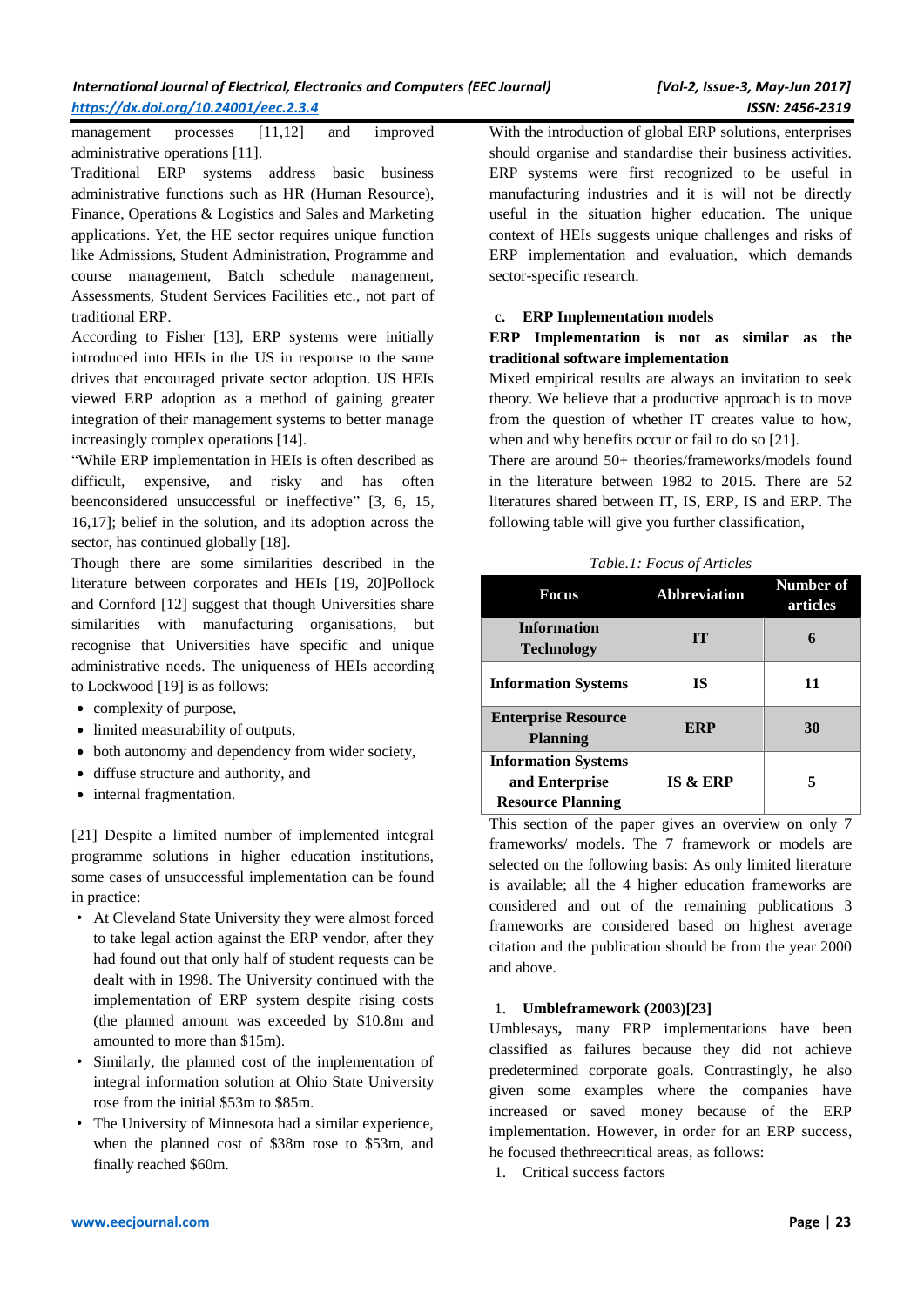| International Journal of Electrical, Electronics and Computers (EEC Journal) |
|------------------------------------------------------------------------------|
| https://dx.doi.org/10.24001/eec.2.3.4                                        |

- 2. System selection
- 3. Implementation

The critical success factor list provided by Umble is a consolidation of numerous author`s identification of variety of factors for the success of an ERP implementation. Umble is also insisting that the ERP selection decision be conducted with great care, because, according to [6], An estimated 50–75% of US firms experience some degree of failure in implementing advanced manufacturing technology. Hence, Umble insists that the actual software selection process must not be underestimated. From his own personal, and from the other available resources he developed a 13 steps process for the selection of software.

Since the ERP implementation can be complex and difficult and he had put a new framework. This framework has11 recommended steps which are integrated from several works [24,25,26,27], for a successful ERP implementation. The important 11 recommendation steps are,

- 1. Review the pre-implementation process to date.
- 2. Install and test any new hardware.
- 3. Install the software and perform the computer room pilot
- 4. Attend system training.
- 5. Train on the conference room pilot.
- 6. Establish security and necessary permissions
- 7. Ensure that all data bridges are sufficiently robust and the data are sufficiently accurate
- 8. Document policies and procedures.
- 9. Bring the entire organization on-line, either in a total cutover or in a phased approach.
- 10. Celebrate.
- 11. Improve continually

#### **2. Ross and Vitale framework (2000)[28]**

Ross and Vitale in 2000 conducted a study with 15 different firms who had gone live with one of the leading ERP packages to identify the impacts of packaged ERP systems on organizations. Specifically, itwas intended to identify how firms were leveraging their ERP environments to generate businessvalue. Ross and Vitale compared their framework with a diver escape from island prison.

They recommended a five-stage framework in ERP journey are (1) design, (2) implementation, (3) stabilization, (4) continuous improvement, and (5) transformation.

|                 |                        |                 |                         |                | <b>Enterprise</b>             |     |                               |                 |                                                    |
|-----------------|------------------------|-----------------|-------------------------|----------------|-------------------------------|-----|-------------------------------|-----------------|----------------------------------------------------|
|                 |                        |                 |                         |                | <b>Systems</b>                |     |                               |                 |                                                    |
|                 |                        |                 |                         |                | <b>Success</b>                |     |                               |                 |                                                    |
|                 |                        |                 |                         |                |                               |     |                               |                 |                                                    |
|                 |                        |                 |                         |                |                               |     |                               |                 |                                                    |
|                 | <b>System</b>          |                 | Information             |                |                               |     |                               |                 |                                                    |
|                 | Quality                |                 | Quality                 |                | <b>Satisfaction</b>           |     | <b>Individual Impact</b>      |                 | <b>Organizational Impact</b>                       |
| SQ1             | Data accuracy          | IO <sub>1</sub> | Importance              | S1             | Information                   | II1 | Learning                      | OI1             | Organizational costs                               |
| SQ <sub>2</sub> | Data currency          | IO2             | Availability            | S <sub>2</sub> | <b>Systems</b>                | II2 | Awareness / Recall            | OI <sub>2</sub> | <b>Staff requirements</b>                          |
|                 | SQ3 Database contents  | IQ3             | Usability               | S <sub>3</sub> | Overall                       | II3 | <b>Decision effectiveness</b> | OI3             | Cost reduction                                     |
| SQ4             | Ease of use            | IQ4             | Understandability       | S <sub>4</sub> | Enjoyment                     | II4 | Individual productivity       | OI4             | Overall productivity                               |
| SQ <sub>5</sub> | Ease of learning       | IQ5             | Relevance               |                |                               |     | accurate interpretation+      | OI <sub>5</sub> | Improved outcomes/outputs                          |
| SQ6             | Access                 | 106             | Format                  |                | decision making <sup>^^</sup> |     | problem identification++      | OI6             | Increased capacity**                               |
| SQ7             | User requirements      | IQ7             | <b>Content Accuracy</b> |                | specifications <sup>11</sup>  |     | task performance+++           | OI7             | e-government**                                     |
| SQ8             | <b>System features</b> | IQ8             | Conciseness             |                |                               |     |                               | OI8             | <b>Business Process Change**</b>                   |
| SQ <sub>9</sub> | System accuracy        | IQ9             | <b>Timeliness</b>       |                |                               |     |                               |                 | application portfolio <sup>^</sup>                 |
| SQ10            | Flexibility            | <b>IQ10</b>     | Uniqueness              |                |                               |     |                               |                 | no. of critical applications^                      |
| SQ11            | Reliability            |                 | usefulness#             |                |                               |     |                               |                 | increased work volume <sup><math>\sim</math></sup> |
| SQ12            | Efficiency             |                 | completeness#           |                |                               |     |                               |                 |                                                    |
| SQ13            | Sophistication         |                 | informative#            |                |                               |     |                               |                 |                                                    |
| SQ14            | Integration            |                 | currency#               |                |                               |     |                               |                 |                                                    |
|                 | SQ15 Customization**   |                 | reliability##           |                |                               |     |                               |                 |                                                    |
|                 |                        |                 | readability###          |                |                               |     |                               |                 |                                                    |
|                 |                        |                 | clarity###              |                |                               |     |                               |                 |                                                    |
|                 |                        |                 | appearance###           |                |                               |     |                               |                 |                                                    |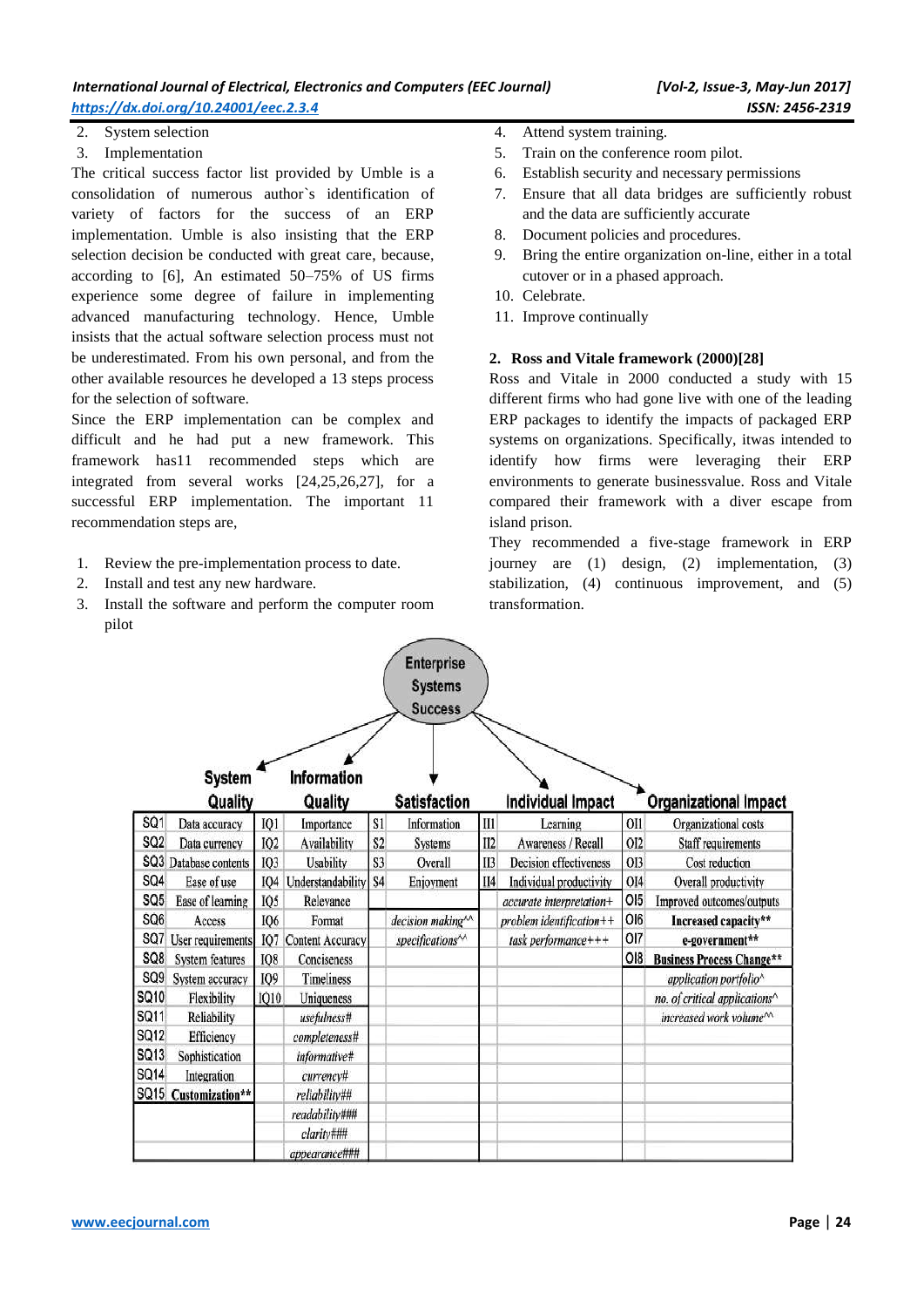In their study, they have also indicated the organisations performance using the following graphical representation. Fig 2. Implementation survey analysis [28]

From the graph, it is very evident that implementation hasserious challenges. But from the explanation it is very difficult to realise what went wrong in "go live" situation or what the exact problem was, or the challenges faced in the "go live". Many literatures are published with generic statements as their focus may be different. But providing the details will help the future research. For example, many literatures say that ERP implementation is very difficult and risky but there are not enough literature available with the details of the risk and complexity.

#### **3. ERP success a priori model (2003) [29]**

Priori model is a success measurement model. Gable et al, (2003) having adapted their framework through review of the literature, the round 1 survey, and a series of expert workshops, the authors proposed the following:a priori model of ES success. Fig 3 shows how the a priori model deviates from Delone and McLean and Myers et al. with omitted measures italicized and new measures bolded. Further note, as indicated previously, the satisfaction construct was included in the a priori model with some trepidation.

Unlike the original Delone and McLean model, the a priori model (Fig 3) is simply a measurement model for assessing the multidimensional phenomenon of ES success using five separate dimensions of success (constructs): system quality, information quality, satisfaction, individual impact, and organizational impact. The model does not purport any causality among the dimensions. Rather, the dimensions are posited to be correlated and additive measures of the same multidimensional phenomenon—ES success.

### **4. An Evaluation Framework for Higher Education ERP Systems (2009) [30]**

Authors suggested a pre-evaluation framework to select the right ERP system to fit to the current processes and procedures of the university. To identify which ERP solution best fits, the authors developed a framework.

The preparation for the evaluation framework development consisted of:

- Analysis of the Higher Education ERP solution market;
- Identification of the main Higher Education ERP vendors.
- Direct contactwith some of the vendors.
- Definition of the evaluation framework:
- Evaluation of some ERP solutions using the elaborated framework.

Based on the preparation of the evaluation framework they developed an analysis criteria and selected four vendor's products for evaluation. They applied all the criteria on all the four products to identify which product have more functionality and best fits to the institution. The evaluation framework focused on the core areas of education institutions such as Admission, Semester scheduling, Graduation, Human resource, financials, reporting and general aspects.

## **5. Policy framework for efficient ERP in TEIs (2011) [31]**

The policy framework focused on three important factors: Improvement, Enhancement and Control based on the important success factor and identified problems faced in efficient implementation of ERP. And then the focus given to the features for efficient ERP: functionality, security, and quality. The ERP framework designed focuses on features to be enhanced, improved and controlled tomake ERP system efficient to provide optimum user satisfaction

On the basis of factors derived from literature review and responses from the diverse groups of users' on critical success factors as well as problems encountered in ERP applications, authors have proposed a framework to help the technical educational institutions in implementing an efficient ERP. The first step of the research was to identify important success factors and the next was to identify the problems faced in efficient Implementation of ERP System. The two when related, revealed that certain features needed improvement., some to be enhanced. The authors were also able to conclude the potential effectiveness of an ERP from users' perspective.

| Policy Framework for Efficient ERP Implementation in TEIs                                                                                                                                                                                                                                                                           |                                        |  |  |  |  |  |
|-------------------------------------------------------------------------------------------------------------------------------------------------------------------------------------------------------------------------------------------------------------------------------------------------------------------------------------|----------------------------------------|--|--|--|--|--|
| Improve                                                                                                                                                                                                                                                                                                                             |                                        |  |  |  |  |  |
| -Reduce customization efforts in order to improve Operational<br>efficiency<br>-Reduce the complexity of the interface design to improve<br>Usability<br>-Provide adequate online help and training to improve User<br>Accessibility and to minimize the error rates which discourages<br>the users from the use of the ERP system. |                                        |  |  |  |  |  |
| Enhance                                                                                                                                                                                                                                                                                                                             | <b>Efficient ERP</b><br>Implementation |  |  |  |  |  |
| -Enhance network Availability to allow transactions to be<br>completed in time constraint<br>-Use security measures like CAPCHA and biometric measures<br>to enhance System Security<br>-Provide virtual environment to enhance Scalability                                                                                         |                                        |  |  |  |  |  |
| Control                                                                                                                                                                                                                                                                                                                             |                                        |  |  |  |  |  |
| -Use various authentication and authorization measures to<br>control User Security<br>-Restrict data access to control Data Confidentiality<br>allse leased lines to control <i>internet failure chances</i><br>-Provide regular training to control reliance on technical<br>assistance                                            |                                        |  |  |  |  |  |

*Fig.4. Policy framework for efficient ERP implementation in TEIs*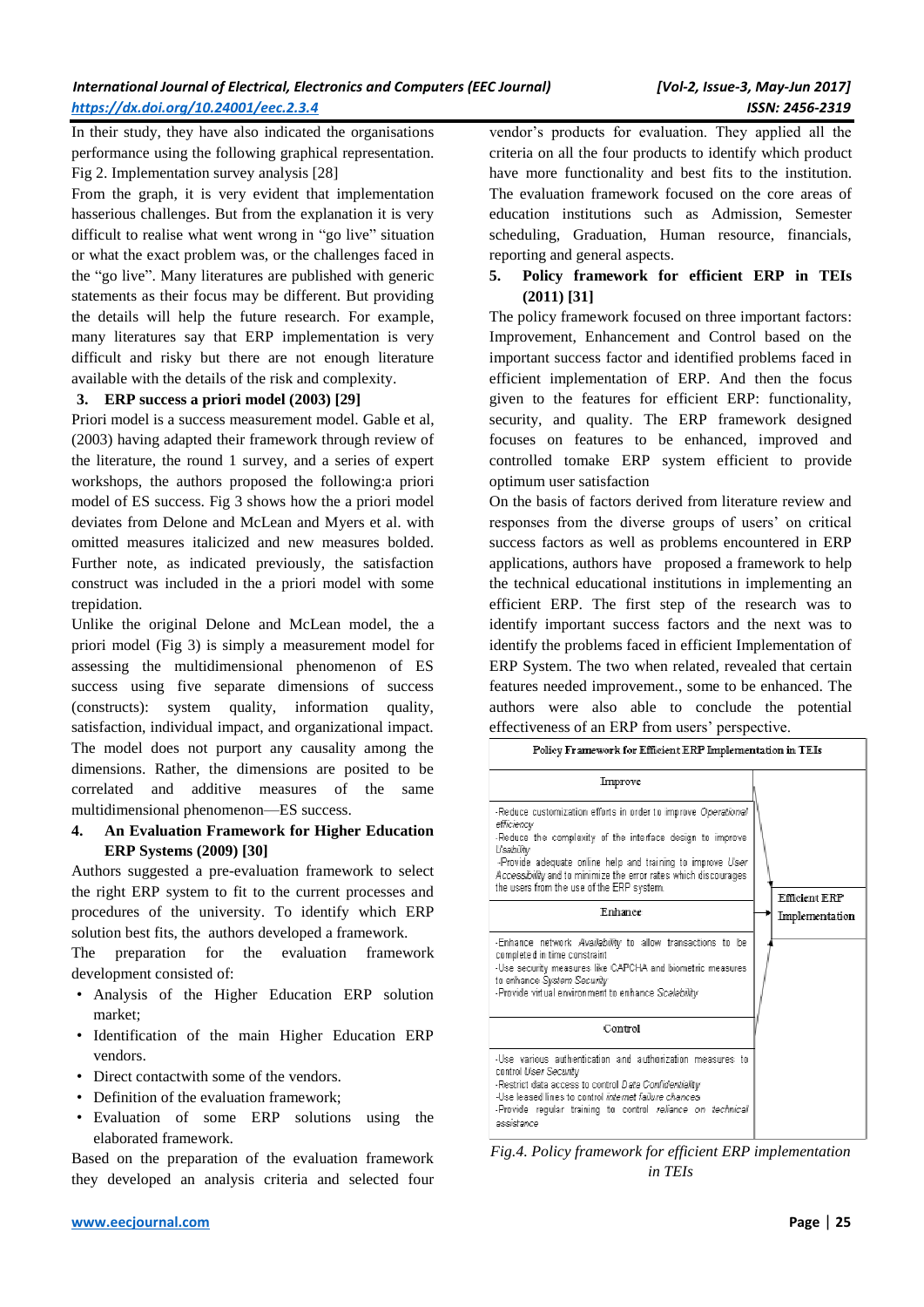# **6. ERP Pre-Implementation Framework for Higher Education Institution (2015) [32]**

Compared to the evaluation framework model (2009), this model provides more insight into the pre-evaluation model in terms of general management including project management, change management, and technical process reengineering and legacy data clean up.

The proposed framework suggests conducting general management of project management, change management, and technical support simultaneously while preparing ERP system modules themselves in project preparation phase. These activities are the ones that must be completed at the beginning of every ERP implementation project, regardless of the software that will be selected and implemented. It reveals the fact that ERP system implementation has its impact not only on related business process but also on the broader organizational process.



*Fig.5.Pre-Implementation framework*

This study is part of a large study to better understand ERP system implementation preparation, software selection, adoption, and evaluation in HEIs

# **III. FINDINGS AND CONCLUSIONS**

Initially, ERP systems were centred on manufacturing and business sectors. Huang Z. &Palvia [34]stated that the Implementation experiences vary across different developing countries. Similarly, the ERP implementation experience varies depending on the sector. Though there is wider say in the literatures about the difficulties and risk in implementing there is no clarity or focus is given to handle the risk. Since higher education is unique in nature ERP projects are highly vulnerable to risk in higher education sector. It is important to have well-structured risk management focus is essential while implementing ERP in higher education sector. Hence it is important that the unique context of HEI's challenges and risks of ERP implementation and evaluation, demanding sectorspecific research.

# **REFERENCES**

- [1] Otara, A. (2015). Academic Dean and the Challenges of Meeting Changing Expectations within a Competitive Higher Education Environment in Africa. *Creative Education*, *6*(2), 134.
- [2] Abugabah, A., &Sanzogni, L. (2010). Enterprise resource planning (ERP) system in higher education: A literature review and implications. *International Journal of Human and Social Sciences*, *5*(6), 395- 399.
- [3] Zornada, L., &Velkavrh, T. B. (2005, June). Implementing ERP systems in higher education institutions. In *27th International Conference on Information Technology Interfaces,* pp. 307-313. IEEE.
- [4] F. Calisir, and F. Calisir (2004). "The relation of interface usability characteristics, perceived usefulness and perceived ease of use to end-user satisfaction with enterprise resource planning system," *Computer in Human Behavior,* vol. 20, no. 4, pp. 505-515, 2004.
- [5] Heiskanen, A., Newman, M., &Similä, J. (2000). The social dynamics of software development. *Accounting, Management and Information Technologies*, *10*(1), 1-32.
- [6] T. Davenport, 1998, "Putting the enterprise into the enterprise system," *Harvard Business Review,* p. 4.
- [7] Moon,Y.B. (2007). "Enterprise Resource Planning(ERP): a review of the literature,"international Journal Management and Enterprise Development(4:3),pp235 -264.
- [8] Rashid, M. A., Hossain, L., & Patrick, J. D. (2002). The evolution of ERP systems: A historical perspective.

[http://www.systems-erp.com/?id\\_razdel=1106](http://www.systems-erp.com/?id_razdel=1106)

- [9] Anderegg, T. (2006). "MRP/MRPII/ERP/ERM Confusing Terms and Definitionsfor a Murkey Alphabet Soup". Available at [http://www.wlug.org.nz/EnterpriseSpeak\[](http://www.wlug.org.nz/EnterpriseSpeak)Accessed on Dec 2010].
- [10]Allen, D. and Kern, T. (2001), 'Enterprise Resource Planning Implementation: Stories of Power, Politics and Resistance', Paper presented at the IFIP Working Group 8.2 Conference on Realigning Research and Practice in Information Systems Development: The Social and Organisational Perspective, Boise, Idaho, USA.
- [11]Pollock, N. and Cornford, J. (2004), 'ERP Systems and the University as a "unique" organisation', *Information Technology and People*, (17:1), pp. 31.52